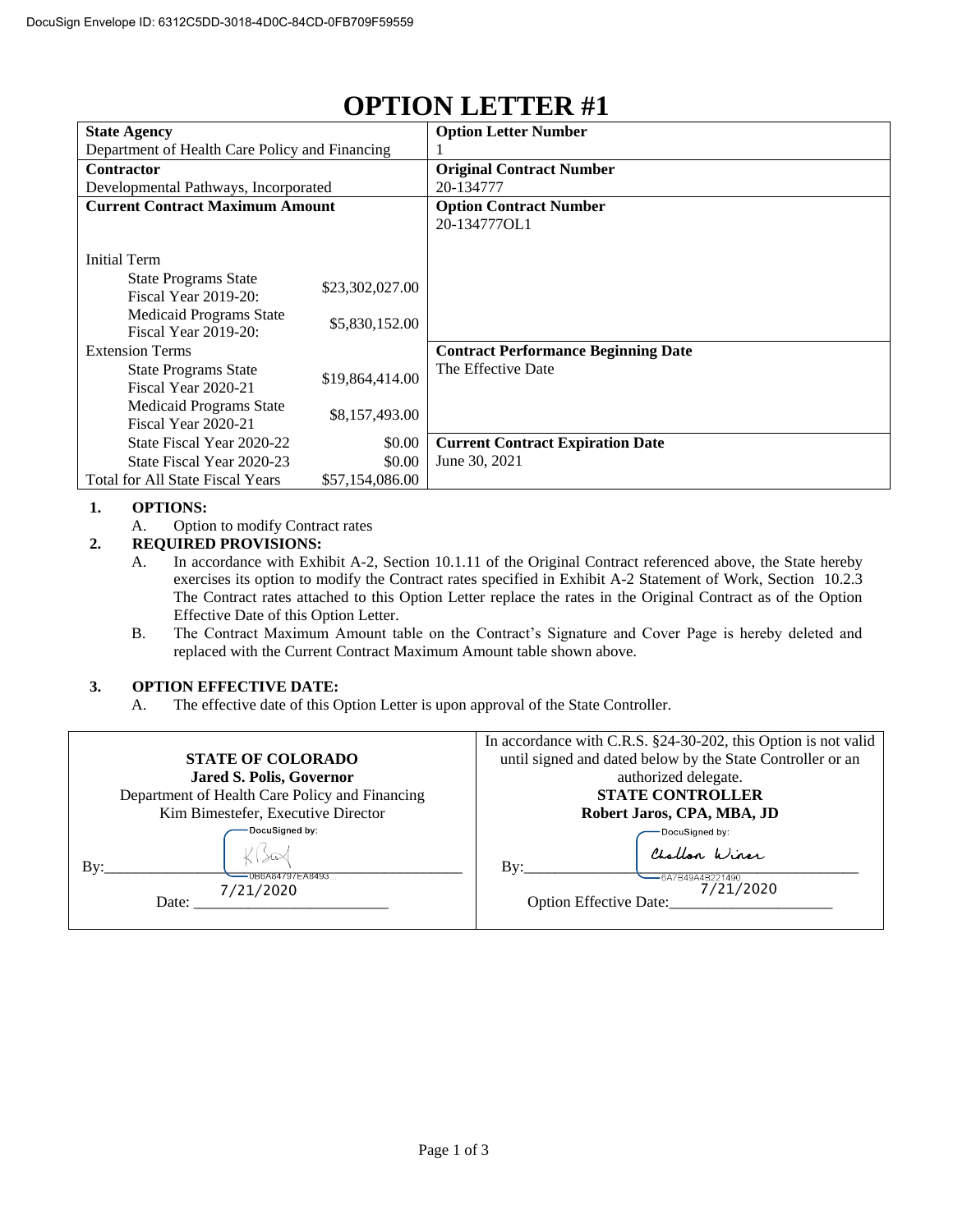| <b>ADMINISTRATIVE FUNCTIONS RATE TABLE</b>                                   |                                                                                   |                                                            |  |  |
|------------------------------------------------------------------------------|-----------------------------------------------------------------------------------|------------------------------------------------------------|--|--|
| <b>Description</b>                                                           | Rate                                                                              | <b>Frequency</b>                                           |  |  |
| <b>Operations Guide</b>                                                      | \$7,257.69                                                                        | Annually - Year<br>1 of the Contract                       |  |  |
| <b>Operations Guide Update</b>                                               | \$1,296.53                                                                        | Annually $-$<br>Years 2, 3, 4,<br>and 5 of the<br>Contract |  |  |
| <b>Community Outreach Plan</b>                                               | Small Agency: \$1,213.24<br>Medium Agency: \$2,233.62<br>Large Agency: \$3,253.99 | Annually                                                   |  |  |
| <b>Complaint Trend Analysis</b>                                              | Small Agency: \$1,460.08<br>Medium Agency: \$1,967.08<br>Large Agency: \$2,473.20 | Quarterly                                                  |  |  |
| Critical Incident Reporting &<br>Investigation                               | \$5.75                                                                            | Monthly, Per<br>Member<br>Enrolled                         |  |  |
| <b>Critical Incident Trend Analysis</b>                                      | Small Agency: \$2,400.53<br>Medium Agency: \$3,877.02<br>Large Agency: \$5,618.31 | Quarterly                                                  |  |  |
| <b>Case Management Training</b>                                              | \$588.09                                                                          | Semi-Annually                                              |  |  |
| Appeals – Creation of Packet                                                 | \$334.65                                                                          | Per Packet                                                 |  |  |
| Appeals – Attendance at Hearing                                              | \$446.99                                                                          | Per Hearing                                                |  |  |
| Human Rights Committee                                                       | \$113.32                                                                          | Per Member<br>Reviewed                                     |  |  |
| <b>Waiting List Management</b>                                               | \$88.71                                                                           | Per Contact                                                |  |  |
| <b>DD</b> Determination                                                      | \$417.70                                                                          | Per<br>Determination                                       |  |  |
| <b>Delay Determination</b>                                                   | \$248.51                                                                          | Per<br>Determination                                       |  |  |
| Initial Level of Care Evaluation And<br>Determination                        | \$215.33                                                                          | Per Evaluation                                             |  |  |
| Continued Stay Review - Level of Care<br><b>Evaluation And Determination</b> | \$194.86                                                                          | Per Evaluation                                             |  |  |
| Rural Travel Add-On (Initial, CSR) For<br>Rural & Frontier Counties          | \$34.11                                                                           | Per Initial or<br><b>CSR</b>                               |  |  |
| <b>HCBS-CES</b> Applications - Initial                                       | \$172.26                                                                          | Per Application                                            |  |  |
| <b>HCBS-CES</b> Applications – CSR                                           | \$129.97                                                                          | Per Application                                            |  |  |
| <b>SIS-A Assessments</b>                                                     | \$325.09                                                                          | Per Assessment                                             |  |  |